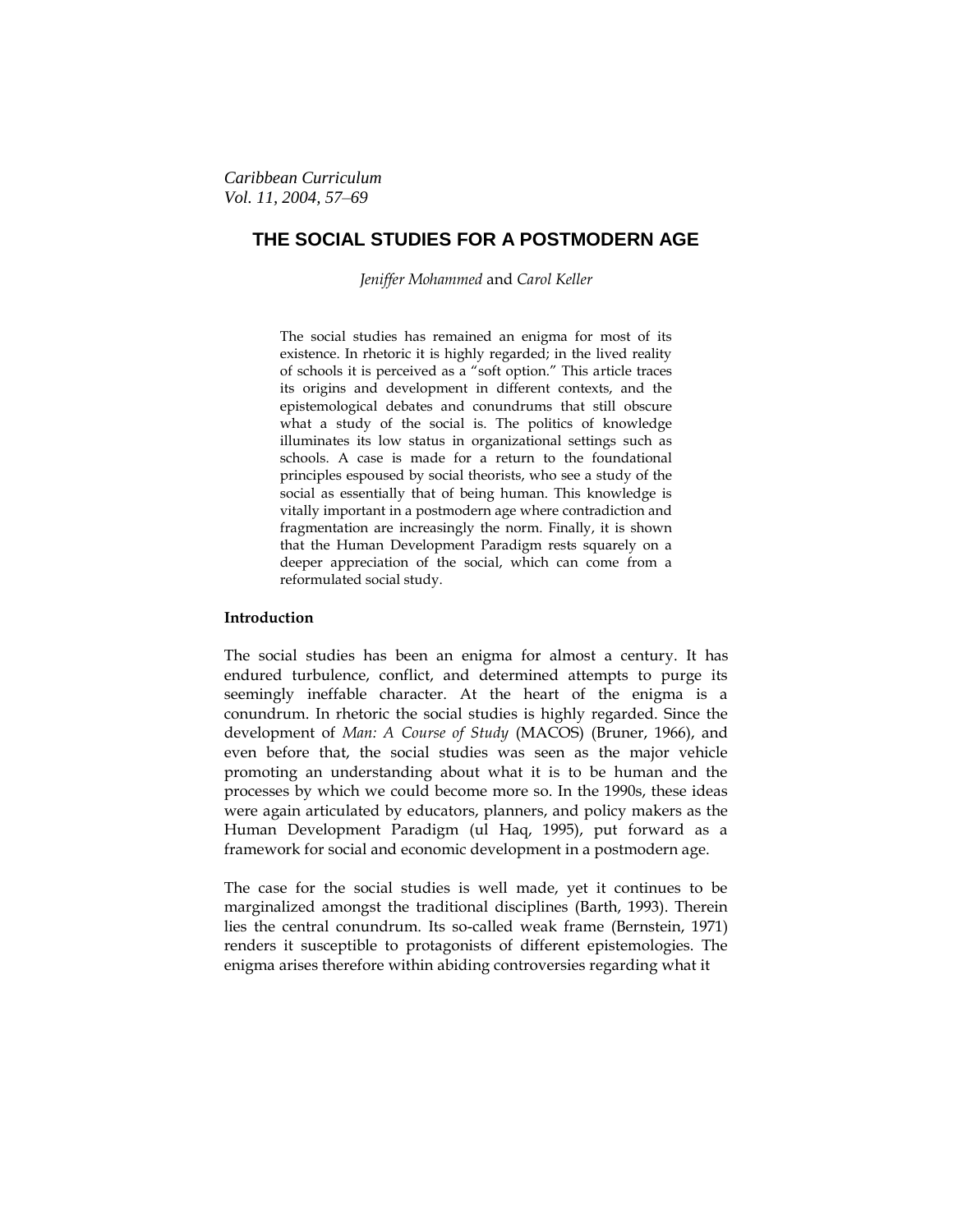is—is it a discipline or an area of studies; should it emphasize disciplinary social science knowledge such as history and geography or socialization, as in the claims made for citizenship education, or both; should its constituent elements be taught separately or integrated; and, most importantly, if axiological issues are to be emphasized, through what vehicles (Longstreet, 1990)?

The multiplicity of answers to each of these questions has limited the stature of the social studies in the eyes of teachers, students, and parents, who tend to interpret ambivalence and uncertainty as indications of some inherent weakness.

This article traces the ways in which the social studies has been made manifest in different times and places. It is intended to show that contextual realities have displaced the fundamental purposes of what a *social* study should encompass. It makes a case for deconstructing the enigma to show its relevance and importance to life in a postmodern age.

### **Disciplinary Dynamics**

### **The United States of America**

The nation state began as a refuge from persecution in the mother country and went to war to throw off the shackles of colonialism. These contexts inevitably fashioned an emerging social curriculum. The triumph of democracy, equality, and independence meant that these became cherished principles of the new republic to be taught to the young in order to be perpetuated.

These ideas about what was important to impart about society eventually coalesced into an emphasis on citizenship education. That goal became even more relevant as wave after wave of immigrants hit the USA in the 19th and 20th centuries (Dynneson, Gross, & Berson, 2003). This mission of moulding the "good citizen" to enact social reform and ensure social stability competed with another view of the social studies as providing disciplinary knowledge in the social sciences, particularly history and geography, but also economics, anthropology, political science, sociology, psychology, and religion. During the latter half of the 20<sup>th</sup> century these conflicts came to a head as the social studies endured the deliberations of one commission after another over the direction it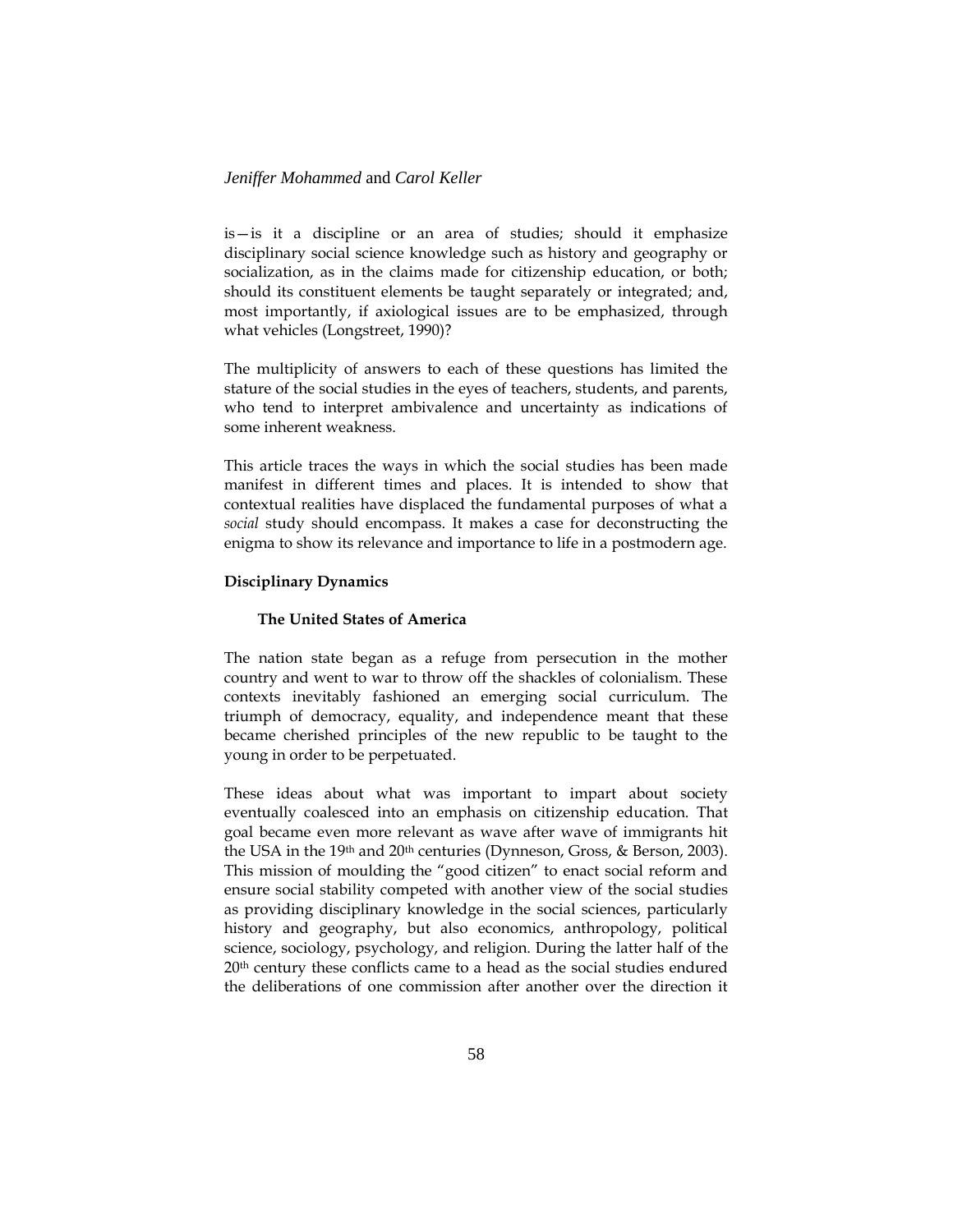should take (National Commission on Social Studies in the Schools, 1989; National Council for the Social Studies, 1993; Project Span, 1982a; Project Span, 1982b). Should it be discipline based so as to provide an adequate foundation in knowledge and skills for the study of the social sciences at higher levels and the world of work, or should it be student centred and concerned with the development of the good citizen who could enact social reform?

### **Great Britain**

Quite different circumstances guided the development of the social studies in the UK. Mass schooling developed there at the same time, or even later, than it did in certain Caribbean countries. British society, dominated as it was by a royal line, an aristocracy, and rigid class codes, could not espouse freedom and independence. Even now, Garratt and Piper (2003) suggest that citizenship education in the UK is a non-starter because they "are subjects within a monarchy, and not citizens in the sense taken for granted by many nations" (p. 128). Personal, social, and health education became the emphases of the social curriculum in the UK. These themes aimed at personal well-being and a concern for social welfare, in which the disciplines such as history, geography, literature, economics, and others were integrated. There are strong links with this social curriculum and early education in the Caribbean where hygiene or health science, civics, and the Royal Reader stories promoted personal awareness of health, governance, and moral development.

However, in the 1970s and 1980s a tremendous furore occurred in higher education in the social sciences, particularly around sociology, *which should have had* far-reaching implications for the *social* studies. Although, the debates and controversies focused on the nature of the *social*, bringing a "new sociology of education" into being (Young, 1971), it inadvertently resulted in sidelining the social studies in schools. One reason for this was that the re-conceptualization prompted an expansion of social science disciplines in higher education. This was reflected shortly after in schools as the high-demand subjects of business and management, giving students other social science options.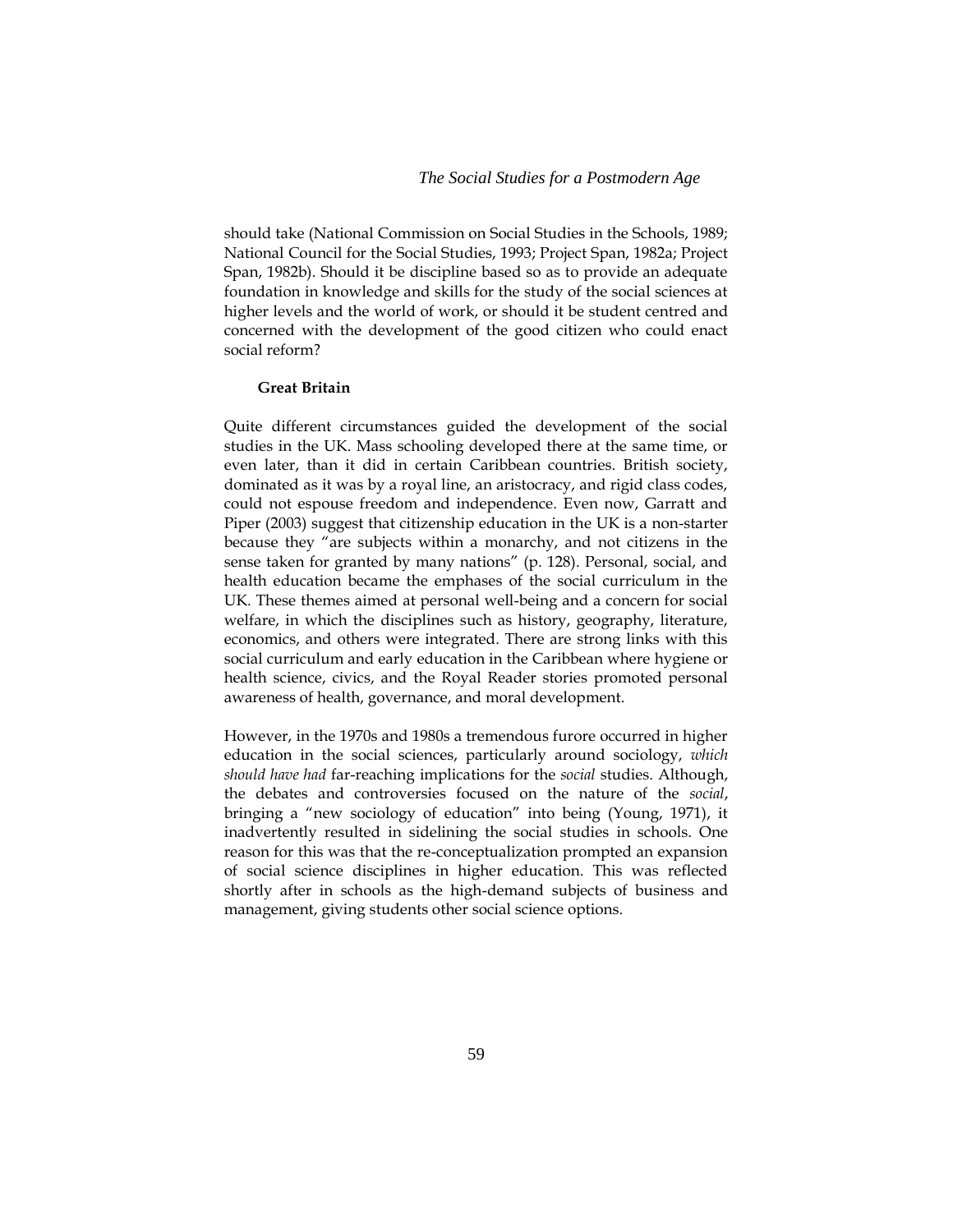### `**The Caribbean**

The social curriculum in Caribbean schools in the 19th and first half of the 20<sup>th</sup> centuries reflected the colonial bias of civilizing the immigrant population into English values and customs (King & Morrissey, 1988). Interestingly, when the revisions occurred in the social science disciplines in higher education in the UK, the Caribbean, now experiencing decolonization and independence, turned its attention to the New Social Studies movement in the USA. The New Social Studies advocated inquiry and communication skills, and social science disciplines with a decided emphasis on citizenship education (Howe & Marshall, 1999), and was a response to the clamour made by the American public after the successful launch and orbit of the Russian satellite, Sputnik. It was in this context of educational reform designed to put the US on a more competitive footing with its rivals, that rigorous, disciplinary knowledge became dominant (Gardner, 1970). The humanist or progressivist orientation to the social studies as a means of social reform was now marginalized, though not removed, and it is this new conception of the social studies that was adopted in Caribbean curricula in the 1960s and 70s.

It should be remembered though that the organization of schooling in the Caribbean still largely followed the British model, and so the context of the school now became important in charting the fortunes of the social studies. Schools are social organizations within which the social and political meaning of the curriculum emerges. A discussion of the politics of knowledge is instructive in further refining our understanding of the epistemic controversies affecting the social studies in Caribbean schools.

Whilst the social science disciplines in higher education comprise the foundational content from which any social curriculum in schools should be drawn, the primary and secondary social studies curricula retain little of the controversial and contested nature of the concepts as they are understood in economics, sociology, political science, and the like. Rather, such curricula show efforts to simplify social issues focusing largely on history, geography, consumer education, and citizenship, as can be seen in the present Caribbean Examinations Council (CXC) social studies syllabus (1999). White (2003), discussing this issue in the USA today, says that, "social studies education often avoids controversy and the hard issues in history and society in favour of transmission of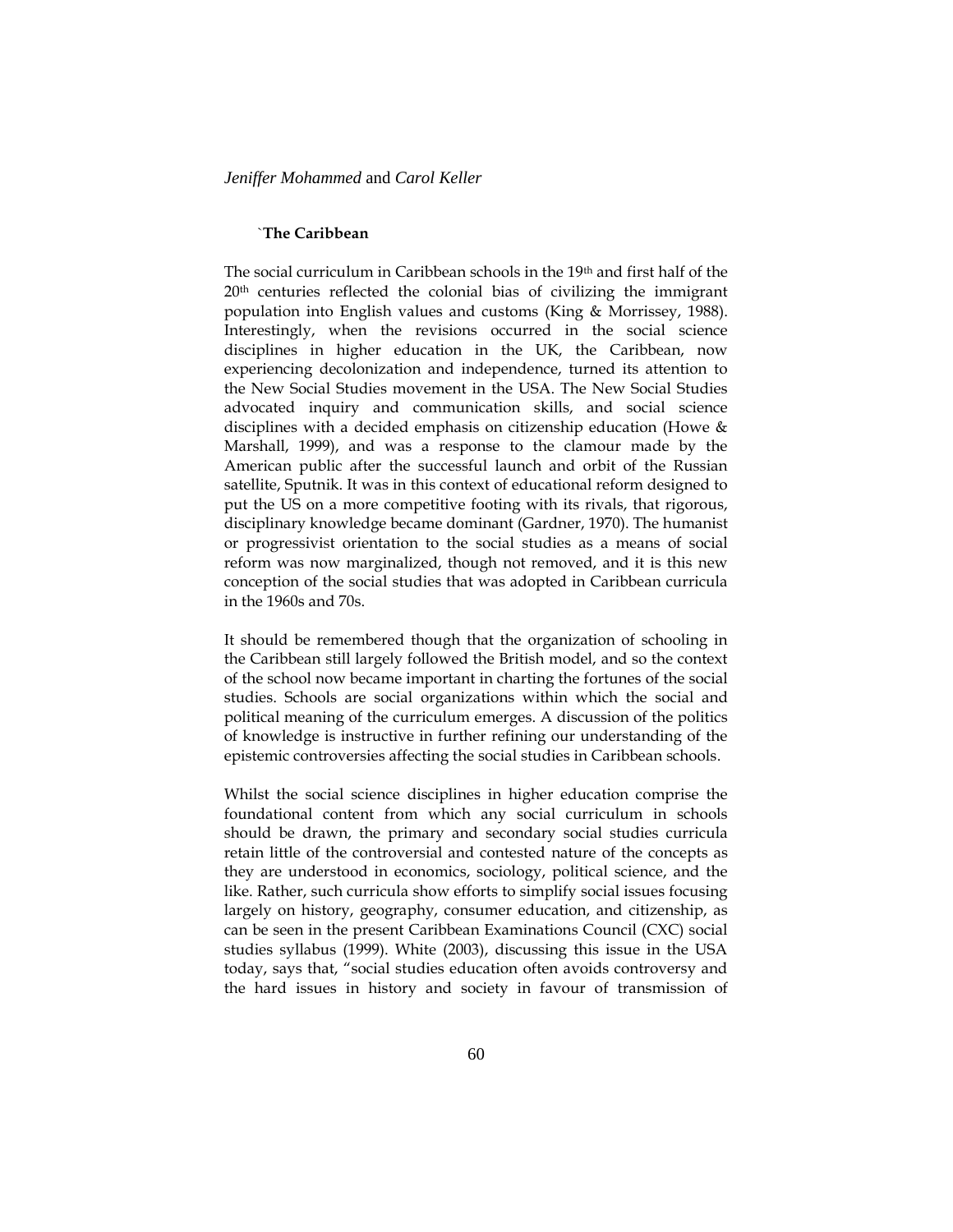essential knowledge and values" (p. 752). In fact, the school's curriculum actually censors complex knowledge and controversies such as those that affected the social sciences in Britain (Patterson, 1970).

Censorship pares away at the fundamental ideas of the disciplines that should undergird a *social* study, and what is left is virtually a commodified body of knowledge. Whilst curriculum developers may find it necessary to simplify social science content for primary and secondary school students, what conception of the *social* is left when controversies, debates, and critical insights are purged from the knowledge base? The decision by Caribbean educators to opt for the US model, and turn away from the controversies being raised in the social sciences in the UK, meant that the social studies in schools turned away from investigating the social to accepting a commodity with an already formulated view of the social. The social and political meaning emerging from such an orientation was system maintenance and, possibly, that was understandable in an era of decolonization and independence.

However, this version of *a social study* had adverse effects on the status of the social studies in schools. The predicament of the social studies as it had been conceptualized and operationalized in schools was that, being largely a sanitized version of social science content, it could not be pursued at higher levels of study. In our inherited system of education in the Caribbean, the status of a subject is tied directly to its instrumental value in accessing the higher rungs of the educational ladder, ultimately being helpful in securing a place in the world of work. The organization of schooling contributed to this perception of low status by confining the social studies to the lower forms of the secondary school. Some highachieving schools did not offer it all (King & Morrissey, 1988). Where it was accepted as important, it was as a neutral, commodified body of knowledge that came to a stop at fifth form. These organizational arrangements signalled to parents, teachers, and students that the social studies was not a serious discipline. In fact, its weak framing had already sent that message to secondary school teachers, most of whom were specialists in the traditional disciplines.

Further, with successive attempts to refine and re-cast the social studies as a serious discipline, the politics of knowledge consistently reared its head. At the university level, there was no social studies department to help in spearheading the development of the discipline. Special offices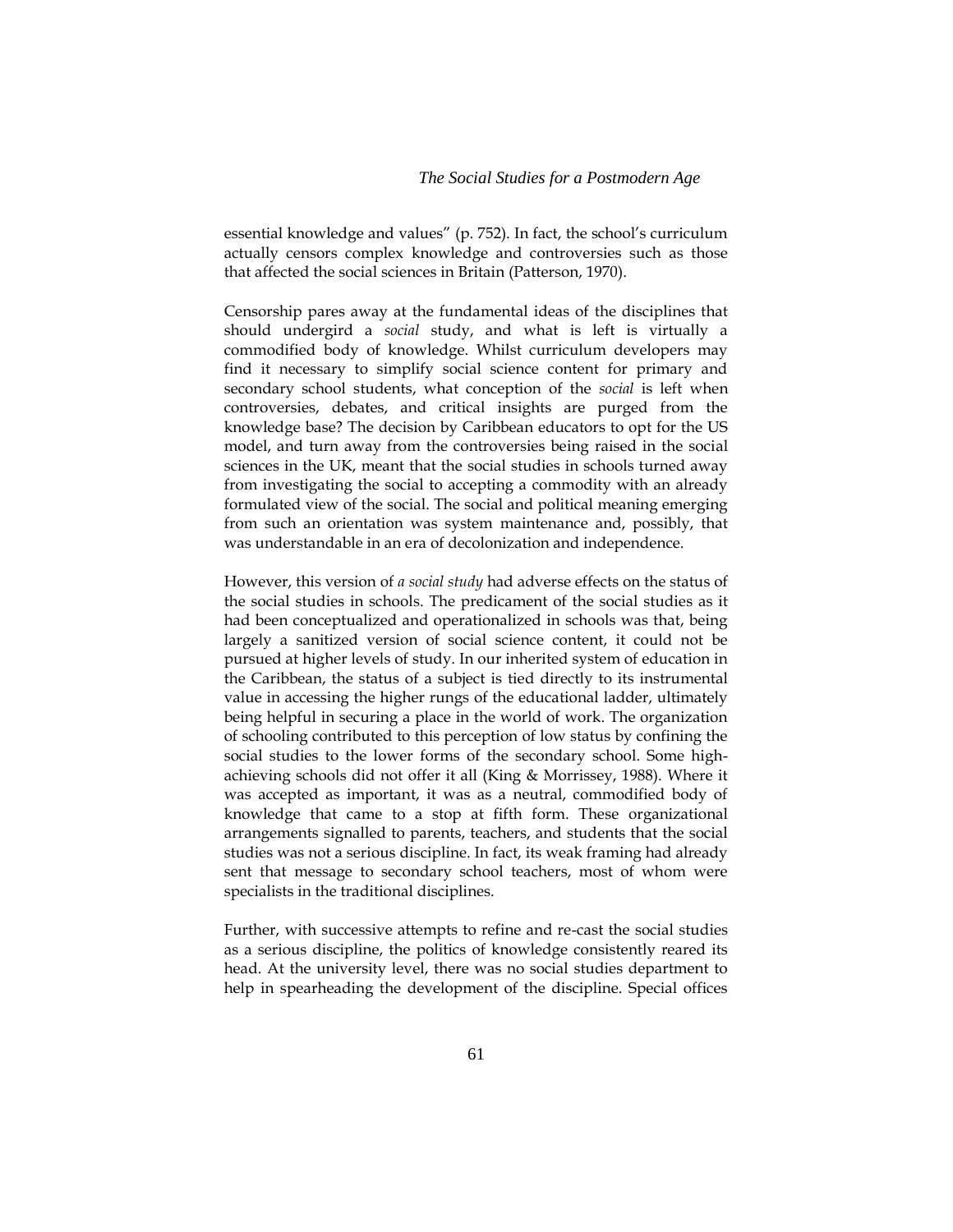were set up to do so (Beddoe & Seepersad, 1985; Morris, Morrissey, & King, 1996) where local materials were developed, though the problem of interdisciplinarity went largely unresolved. However, while people in universities could discuss interdisciplinarity at great length, the fact was that teachers in schools had to practise it. The materials emanating from the universities—largely from the social sciences—to be used as curriculum guides were disciplinary in focus. Thus, in schools, teachers had to go it alone (Morris et al., 1996), not for want of helpers, but because the bodies set up as some sort of authority, in lieu of having social studies departments in universities, were the very ones to advocate a less politicized and less critical sampling of social science knowledge. They could not find a workable means of creating an interdisciplinary focus. Even today, social studies teachers see the lack of relevant resource materials as the major problem they face in teaching social studies (Griffith, 1999). The social studies in schools, then, largely reflected these epistemic dilemmas and came to be seen as a body of knowledge in search of some direction.

The contexts and locales in which the social studies emerged international, national, and organizational—subverted the original purposes of what a study of the social should involve. To unearth the foundational elements of *a social study* we need to go back and examine the ideas of those who have reflected on what constitutes social science knowledge, namely, social philosophers and social theorists.

### *Social* **Studies for the 21st Century**

#### **The postmodern age**

Whether we agree with the term "postmodern" or not, we are likely to acknowledge that many of the social issues facing the world today seem to arise from the nature of the clash between the contradictory forces of globalization and nativism, and how they seem to intensify the problems associated with an emphasis on human difference. It is being suggested here that the social studies, if it is conceptualized in a manner that is faithful to its foundational principles, can be a resource *through* which individuals can come to better understand the complexities of living in the postmodern world. At present, it is seen as a tool to educate *in*  certain precepts—such as social studies *for* citizenship.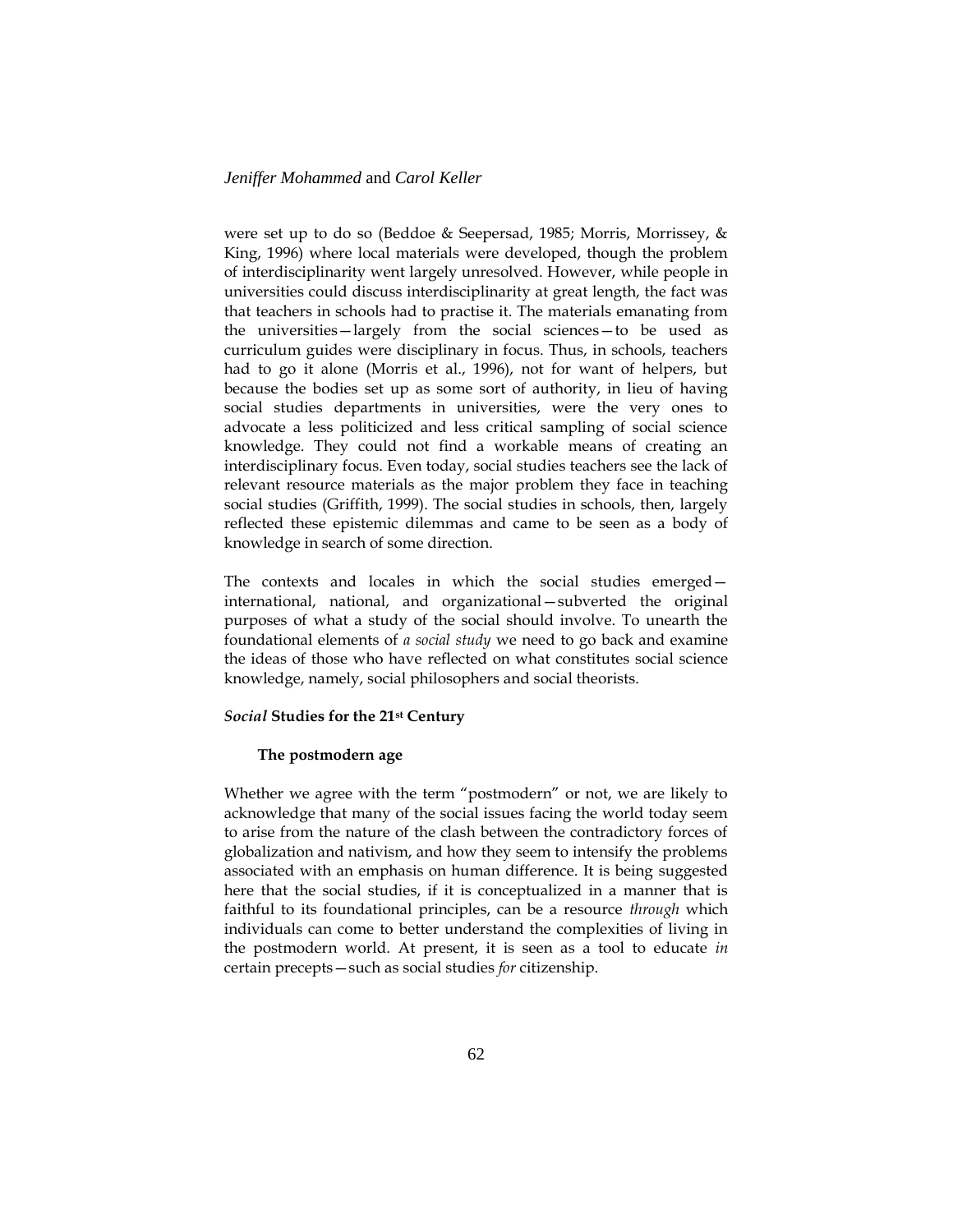Complexity, indeterminacy, fragmentation, inclusion, global unifying themes, nativist sentiments, and multiple and conflicting views are being increasingly recognized as the "normal," contradictory conditions of living in society today (Farganis, 2000). The social studies presented as certain knowledge, with prescriptions about the good citizen and instruction in certain values, finds itself increasingly irrelevant in today's world. Reflection and reflexivity rather than certainty are more likely to help students recognize the importance of the **ALL** as in Education For All and Health For All—key tenets of the Human Development Paradigm. These tenets focus on human relationships as the pivot for development requiring that **ALL** people should have the same sets of opportunities to lead the good life. To be able to participate effectively in this development thrust, there must be an understanding of what the social is—one that does not present certain knowledge and one that recognizes the commonalities amongst peoples. A *social* study that is not cognizant of the fragmentation in postmodern society and does not see the need to educate persons to live effectively in such a world is an *anti*social study.

Social theorists and social philosophers recommend that we go back to first principles and examine what the social means. Winch (1958) and other social theorists pose as central to this project, engaging in how we come to know, an epistemological undertaking that sees the social as inherently about Man and his ways of knowing and understanding and generating culture. Reflexivity is at the heart of this undertaking, as culture itself needs to be addressed in our assessment of knowing and knowledge. The fundamental purposes of the social studies emerge as the study of human society—reflecting on what being human means, how can we become more so, and how do we judge our acts and those of others. It requires a consciousness of being human.

### **A view of the** *social* **as being human**

These ideas all centre on one theme—that the social is about being human. For example, the only reason we should study uniqueness or difference is to understand *what is general in the unique*. This is the message about human affairs—that all the uniqueness and difference must be studied, *but it must be understood as an aspect of what it means to be human*. Fay (1996), another social philosopher, makes the point that in studying the social, how one understands something is not the goal but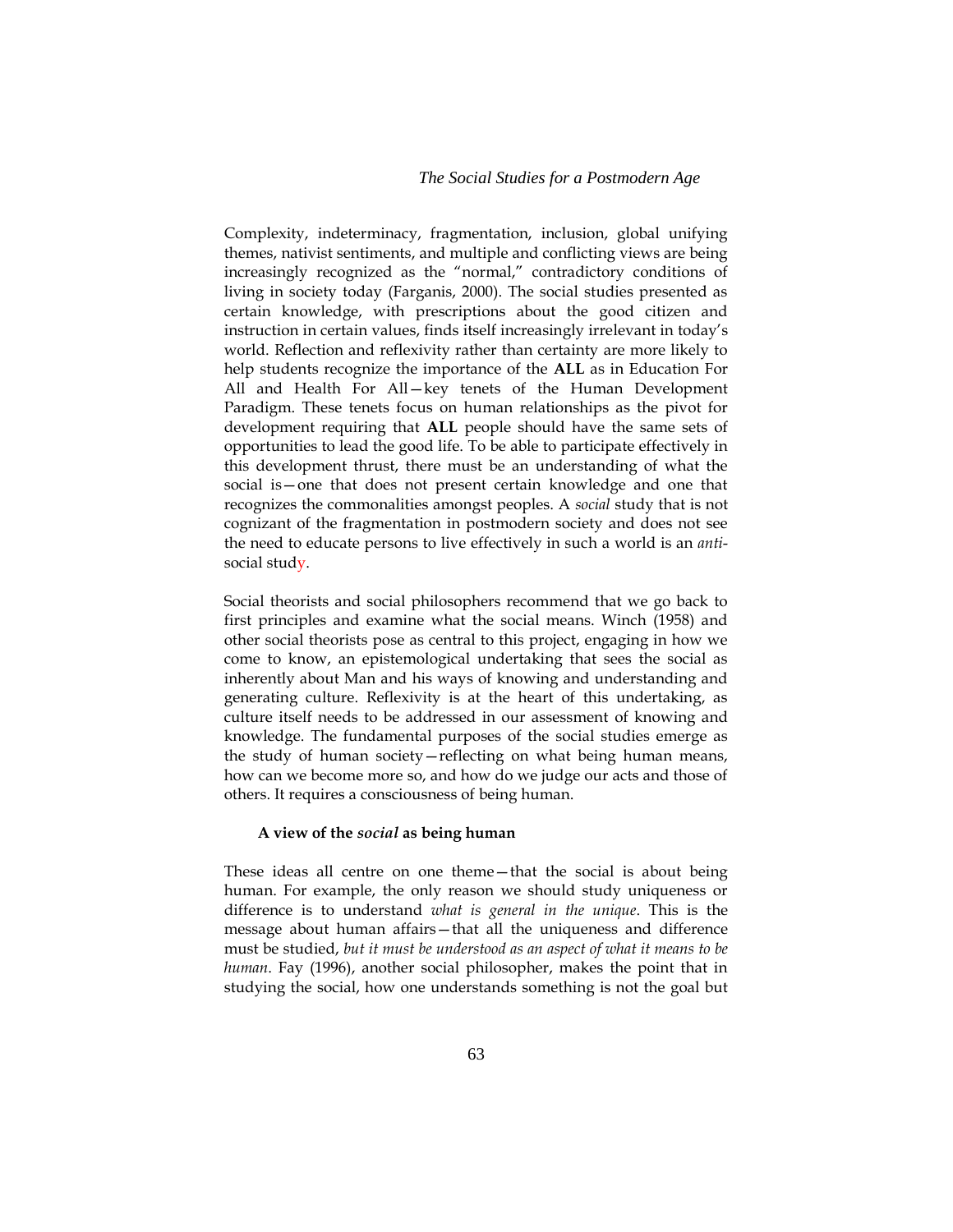how others understand it as well, necessitating a scrutiny of how we come to know, in the interests of not privileging one's own views.

Several examples may clarify these ideas. A *social* study should:

- begin with the nature of human society and not with cultural products such as history or economics, which are specific aspects of cultural knowledge
- question history, anthropology, and the like to see what aspects illuminate the study of the social in human society
- use history to illustrate that the unique events chronicled—the French, Russian, and Haitian Revolutions—are only studied to demonstrate the *general* aspects of human life *in the unique*
- explore how we construct our thoughts, noting that *it is the construction* that is the real knowledge that we are after, in the human sense
- induct students into an examination of social relationships—that they can change and have changed over time and that individuals could effect change
- be reflexive and try to illuminate the flux of social life.

The three questions in MACOS are still relevant today as we reformulate a *social* study for the postmodern age:

- What is human about human beings?
- How did they get that way?
- And, how can they be made more so? (Bruner, 1966, p. 74)

Thus, whilst there is a continued press to clearly articulate goals for the social studies (Brophy & Alleman, 1993), it may be instructive for those concerned to revisit the foundational principles on which a study of the *social* should rest.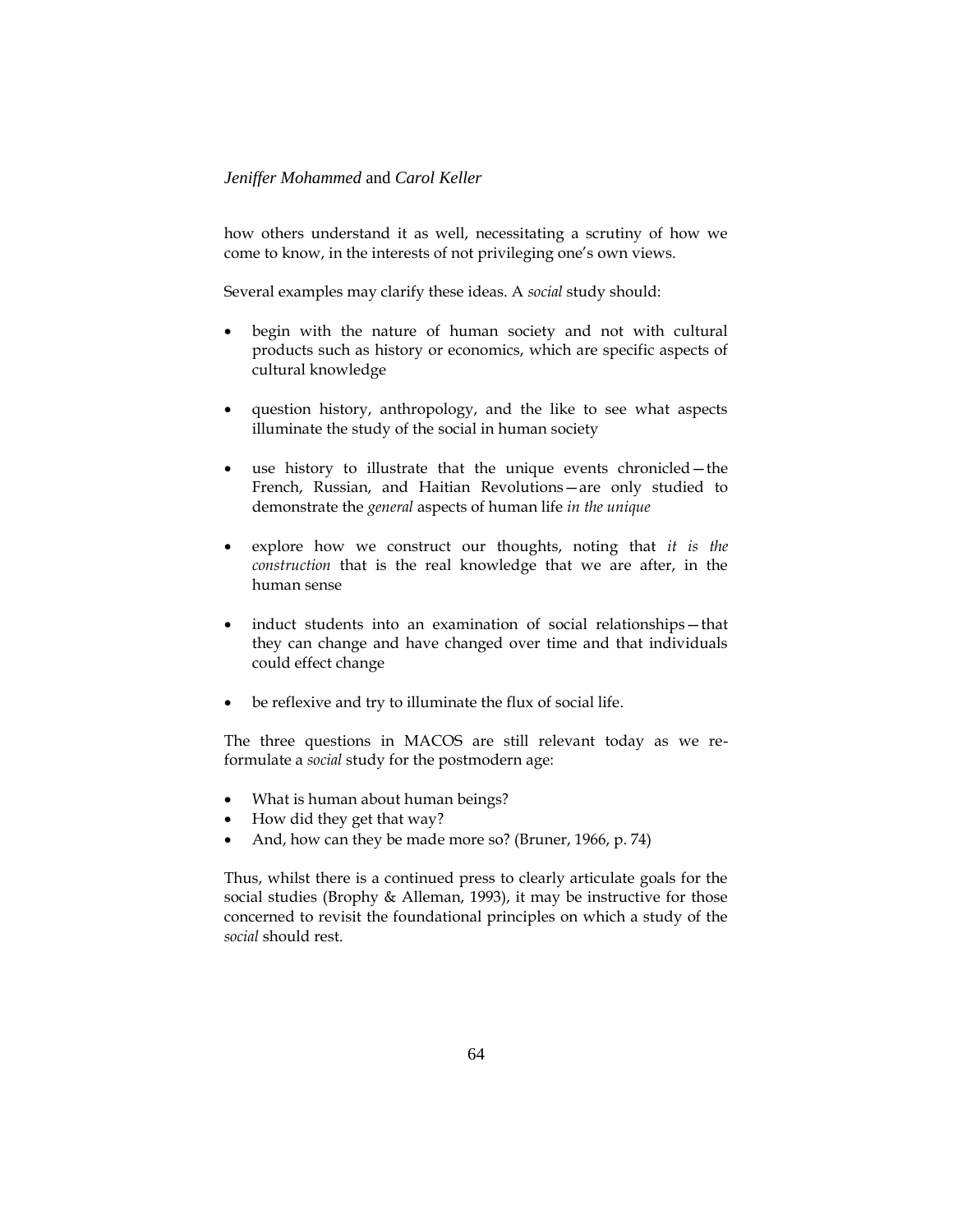# *The Social Studies for a Postmodern Age*

### **The place of history in a** *social* **study**

History occupies a contentious place in the social studies, especially in the epistemic debates in the USA, and if we follow the ideas of social theorists about what a social study should involve, history would be a necessary part of such a study. It may be enlightening to discuss how history can illuminate a study of the social to help us understand what makes us human. For example:

- The idea of human progress in history comes largely out of the Enlightenment as unfolding in a linear manner with certain forms and ideologies becoming dominant and others dying. This masks important understandings of human life. When, for example, socialism declined as an important force in world development, it did not mean that the world capitalist order would enjoy unmitigated dominance. We have seen the USA, without any "bear in the woods" face serious challenges from alternative ideologies. The message here is that progress should not be simply thought of as linear. Even as socialism declines and alternative forms spring up, human progress continues in how we understand dominance and the challenge to it—it is irregular and takes place on different fronts.
- It is somewhat fashionable today to decry technological progress because of its deleterious effect on the environment. However, through a historical study of these developments we may learn more about how to protect and rehabilitate the environment, adding to our store of knowledge, and the face of technological progress itself will change as this knowledge is embraced.
- While there may be some universal understandings about morals and values, history can show how this varies over time and place. Thus, moral relativism is not to be decried out of hand, but describes a certain kind of "givenness" about the world. Each place and time will have justifications for certain acts using moral precepts. The lesson here is that one can learn a lot about being human by comparison and contrast—why something was legitimate in the past and is not so now in this society but continues in another.
- Some forms of history may deal in the unique, but a *social* study tries to find what is general in the unique. Through history, then, one can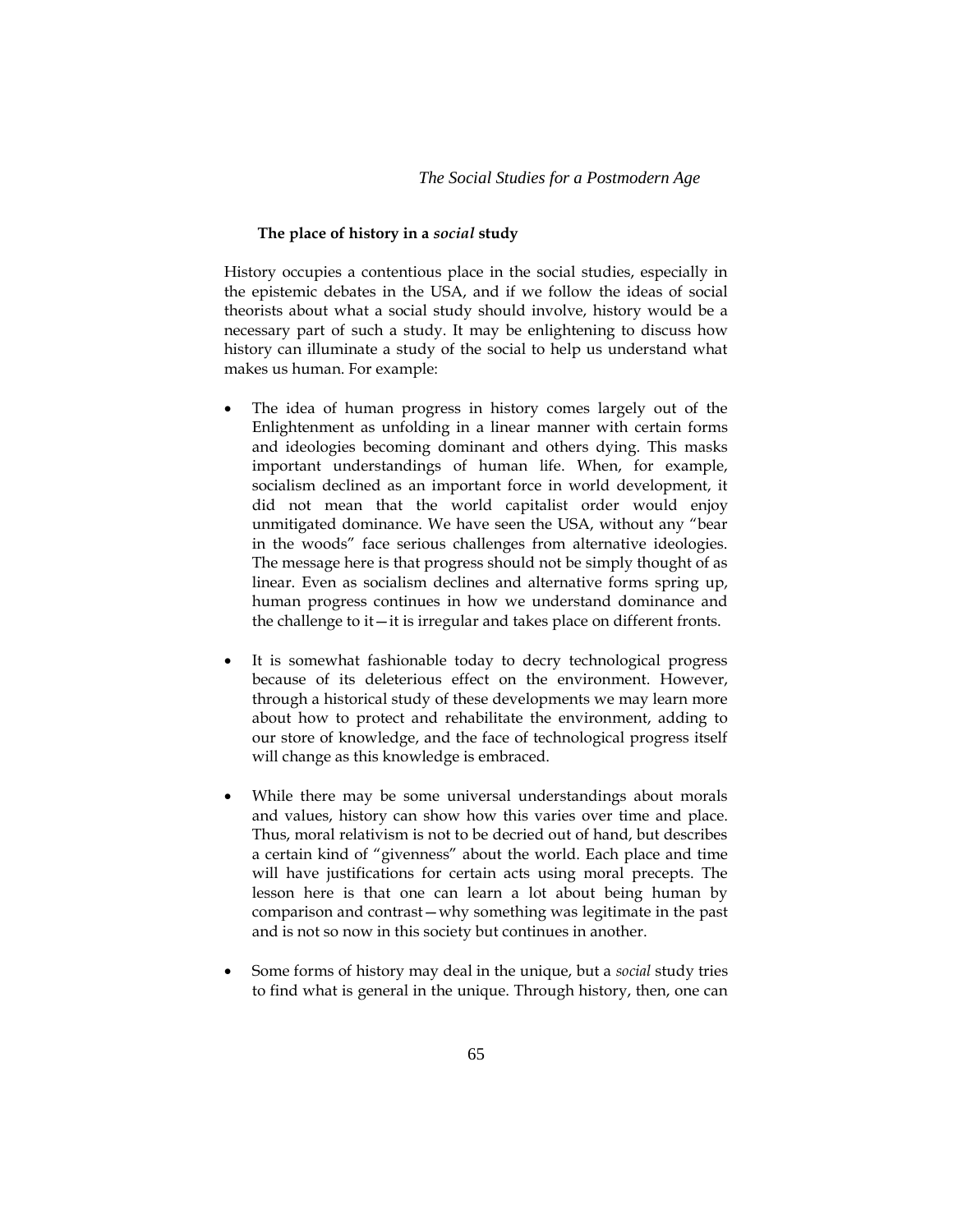come to a better sensitization about human difference; one that differs from conventional ways of dealing with difference, as if exceptionality was all there was to be seen.

These are some of the reasons why the social studies should claim history at all—because it is able to do all this. While history is a good vehicle to teach about human life, the content and context should be selected with this in mind. The case made above is not in the interests of privileging history over that of the other social science disciplines but rather to clarify this point about selection of content and context. In choosing to emphasize in a *social* study how *context* shapes *human* life be it progress, morality, values, or relationships—the teacher will be keeping in the forefront of the lesson what is human about human beings. And the social sensitivity arising from such a course of study ought to be helpful in negotiating the fragmentation of a postmodern world.

### **Emphasis on human development**

To counter the conditions of a postmodern world, we need to address the conundrums besetting the social studies. Redefining and re-asserting the fundamental purposes as stated by social theorists have been shown to be in the interests of being human. Today, human development is the espoused goal of national and global development. The Human Development Paradigm (ul Haq, 1995), which is the vision underlying this goal, is very similar to what can be accomplished through a thoughtful social studies programme. The four pillars of human development are:

1. Equity - This speaks to increasing opportunities for **ALL** by broadening choices. As social beings we need to understand what choices exist and which ones can be described as human choices—for example, longer life or more money are not sensible choices if good health and safe environments are not a part of that choice. The emphasis on **ALL** directs our attention to the adverse effects that forms of prejudice have had on human development, and is specifically aimed at eliminating prejudice. This is the nature of the challenge if we are to be more human.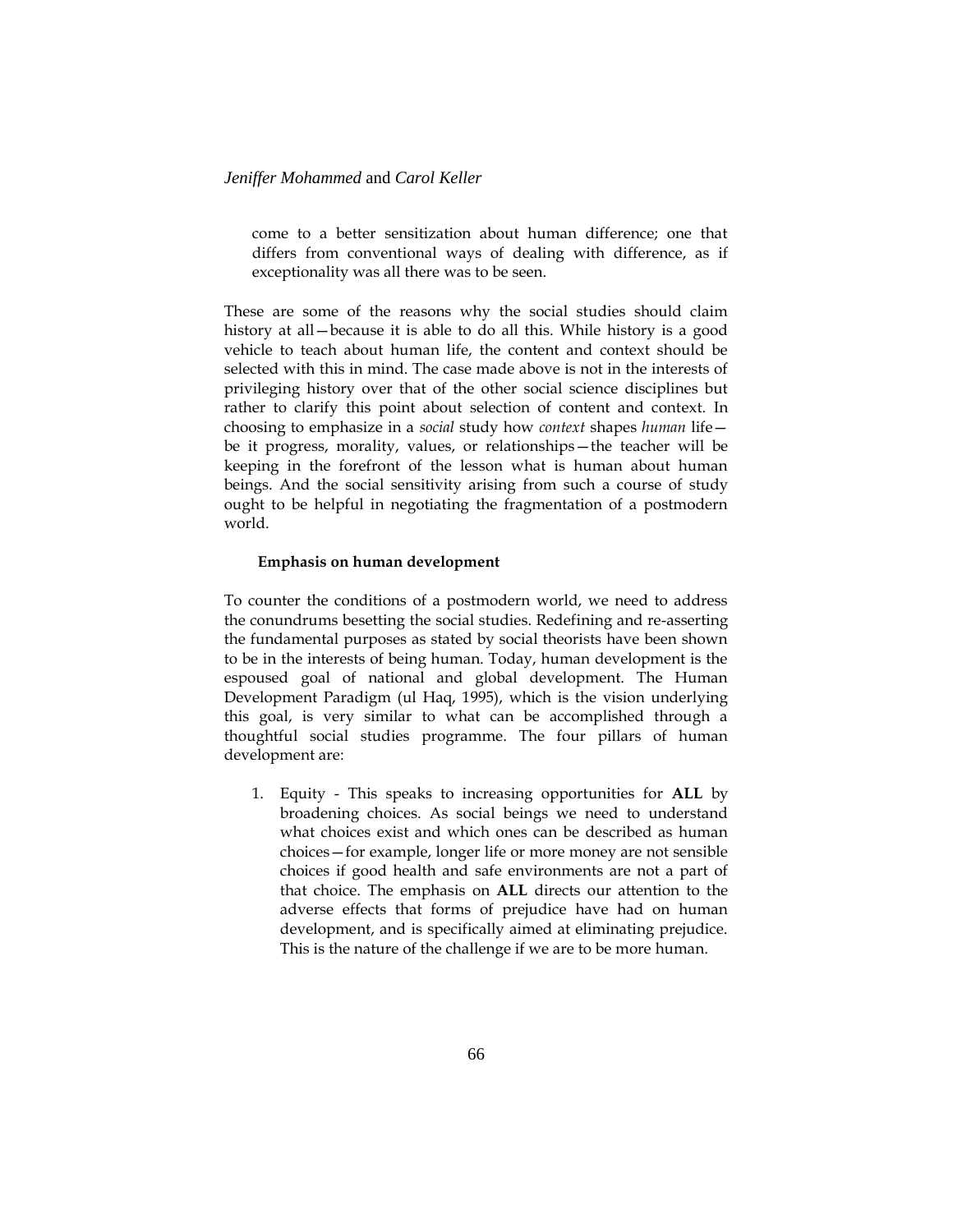### *The Social Studies for a Postmodern Age*

- 2. Productivity This is the human dimension of a concept that in the previously dominant ideology of *human capital* was understood as being increased through skills. In *human development*, it is envisaged that once persons make choices about what they want to do, they can execute or do their jobs in ways that actually contribute to their humanity. Thus work, or whatever activity or opportunity is undertaken, should through proper legislation, practices, and cultures (or relationships) enable human beings to add to their progress.
- 3. Empowerment This is a necessary corollary if these conditions make persons feel that they are becoming more human through what they do.
- 4. Sustainability In the conventional economistic version of development this idea has been difficult to implement. Based on an understanding of what it is to be human and how that is promoted through the previous three pillars, sustainability is more likely to be a normal part of social life.

A social studies reformulated to stress its foundation principles and the tenets of the Human Development Paradigm is a necessary strategy in preparing our youth to deal with the conditions of a postmodern world.

### **The Way Forward**

It is not the intention of this paper to emphasize an *approach* to teaching and learning in social studies so much as an *awareness* of some a priori assumptions about what it means to be human, and how one can learn that through social science content. The first step in generating a proper social studies is for the persons involved at all levels to be conscious of its purposes, as outlined by social theorists. The purposes constitute the major part of its subject matter. Therefore, everyone who treats with it must understand and get on the inside of these purposes—from the university right through to curriculum developers, teachers, and students. Its reflexive nature must be captured in how curricula are developed and how pedagogy is planned. Weak frames should not lead to its marginalization if we understand what the purposes are, and if we try to get them enshrined in how the social studies is conceptualized and operationalized. This is an ideological struggle.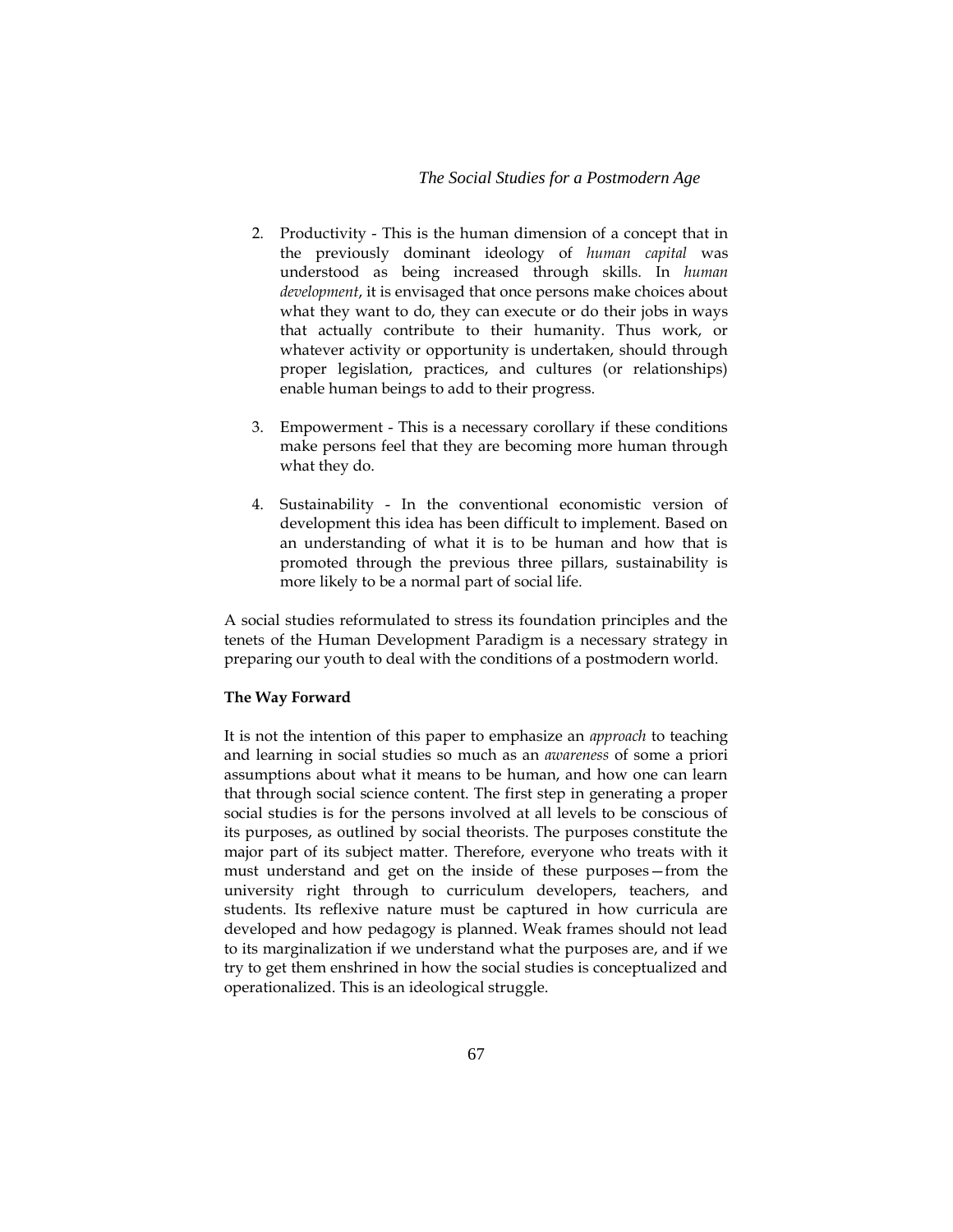Secondly, there must be a thoughtful working through by university personnel about their contribution to the development of the discipline, and the same should be said for Ministries of Education and schools where organizational arrangements reinforce the status of a subject. These deliberations, though, must be collaborative and participatory, or else the fundamental purposes will be undermined. Thirdly, through an organized publications thrust, which is state driven, there is more likelihood that materials could be developed which are faithful to the fundamental principles of the social studies, where standards are developed and disciplinary bias reduced.

### **References**

- Barth, J. (1993). Social studies: There is a history, there is a body, but is it worth saving? *Social Education*, *57*(2), 56-57.
- Beddoe, I., & Seepersad, K. (1985). Origins and development of social studies education in Trinidad & Tobago. *Caribbean Curriculum*, *1*(1), 69-75.
- Bernstein, B. (1971). On the classification and framing of educational knowledge. In M. F. D. Young (Ed.), *Knowledge and Control* (pp.47-69). London: Collier Macmillan.
- Brophy, J., & Alleman, J. (1993). Elementary social studies should be driven by major social education goals. *Social Education*, *57*(1), 27-32.
- Bruner, J. (1966). *Toward a theory of instruction*. Cambridge, MA: Belknap Press of Harvard University.
- Caribbean Examinations Council. (1999). *Social studies syllabus effective for teaching from September 2000 and for examinations from May/June 2002*. St. Michael, Barbados: Author.
- Dynneson, T. L., Gross, R. E., & Berson, M. J. (2003). *Designing effective instruction for secondary social studies* (3rd. ed.). Upper Saddle River, NJ: Merrill Prentice Hall.
- Farganis, J. (Ed.). (2000). *Readings in social theory: The classic tradition to postmodernism* (3rd. ed.). Boston, MA: McGraw Hill.
- Fay, B. (1996). *Contemporary philosophy of social science*. Oxford, UK: Blackwell.
- Gardner, W. (1970). The current scene. In W. Gardner & F. Johnson (Eds.), *Social studies in the secondary schools: A book of readings* (pp. 1-9). Boston, MA: Allyn & Bacon.
- Garratt, D., & Piper, H. (2003). Citizenship education and the monarchy: examining the contradictions. *British Journal of Educational Studies*, *51*(2), 128- 148.
- Griffith, A. (1999). *Social studies in Caribbean schools: Some challenges for instruction and assessment.* Kingston, Jamaica: UNESCO. (EFA in the Caribbean: Assessment 2000. Monograph Series No. 2)